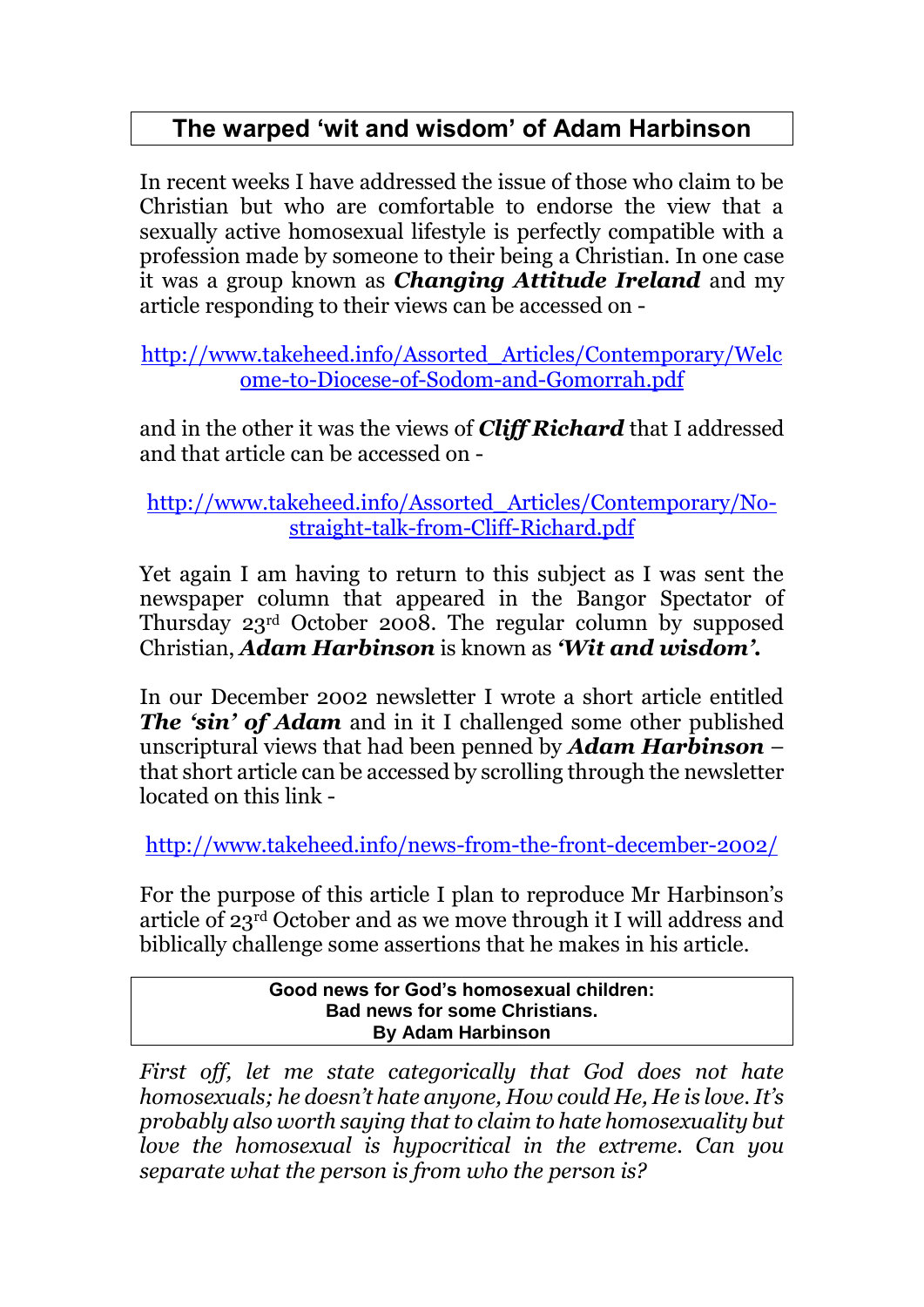### **Cecil's comments**

God's Word declares that a true child of God is one who **"purifieth himself even as he (God) is pure"** [1st John 3:3]' God's Word also says **"To everything there is a season…a time to love and a time to hate"** [Ecclesiastes 3:1 & 8], it says **"I loved Jacob and I hated Esau"** [Malachi 1:2-3: Romans 9:13] and it also says **"Ye who love the Lord, hate evil"** [Psalm 97:10].

Matthew Henry in the course of commenting on this Psalm 97 wrote 'It is God's holiness **WHICH, ABOVE ALL HIS ATTRIBUTES**, the angels celebrate (Isaiah 6:3 Holy, Holy Holy) Sinners tremble but Saints rejoice at the remembrance of God's holiness' (Psalm 30:4)

As to *'separating what the person is from who the person is'* the Lord Himself demonstrated this in Mark's account of the story of the rich young ruler – in Mark 10:21 we read **"Then Jesus beholding him, loved him"** – Matthew Henry comments **'Christ had a kindness for him…Christ particularly loves to see young people and rich people asking the way to heaven'** - but by confronting the rich young ruler with aspects and requirements of God's law in verse 19 and by this means thus identifying this young man's underlying sin we read of the young man's reaction in verse 22 that **"he was sad at that saying and went away grieved"** [Cecil's comment – does any true believer ever depart **"sad"** and **"grieved"** after an encounter with the **Lord Jesus Christ?**]. Here, in this story, the Lord demonstrates not only His love for the young man but also His hatred of his sin.

### **Continuing Mr Harbinson's article**

*The arrogance and self-righteousness of some people who call themselves Christian is breath-taking. They single out people who are not like them, they marginalize them, they label them as pariahs, they thoughtlessly use words like 'abomination' and the nauseating thing is that they seek to legitimate their narrow views by misinterpreting the Bible. And to make matters worse, when those marginalized people are beaten up on the street or when their homes are attacked or when their despair drives them to suicide, they wring their hands in horror and say, 'How could it be anything to do with what I said?' – now they're being disingenuous as well as arrogant and self-righteous.*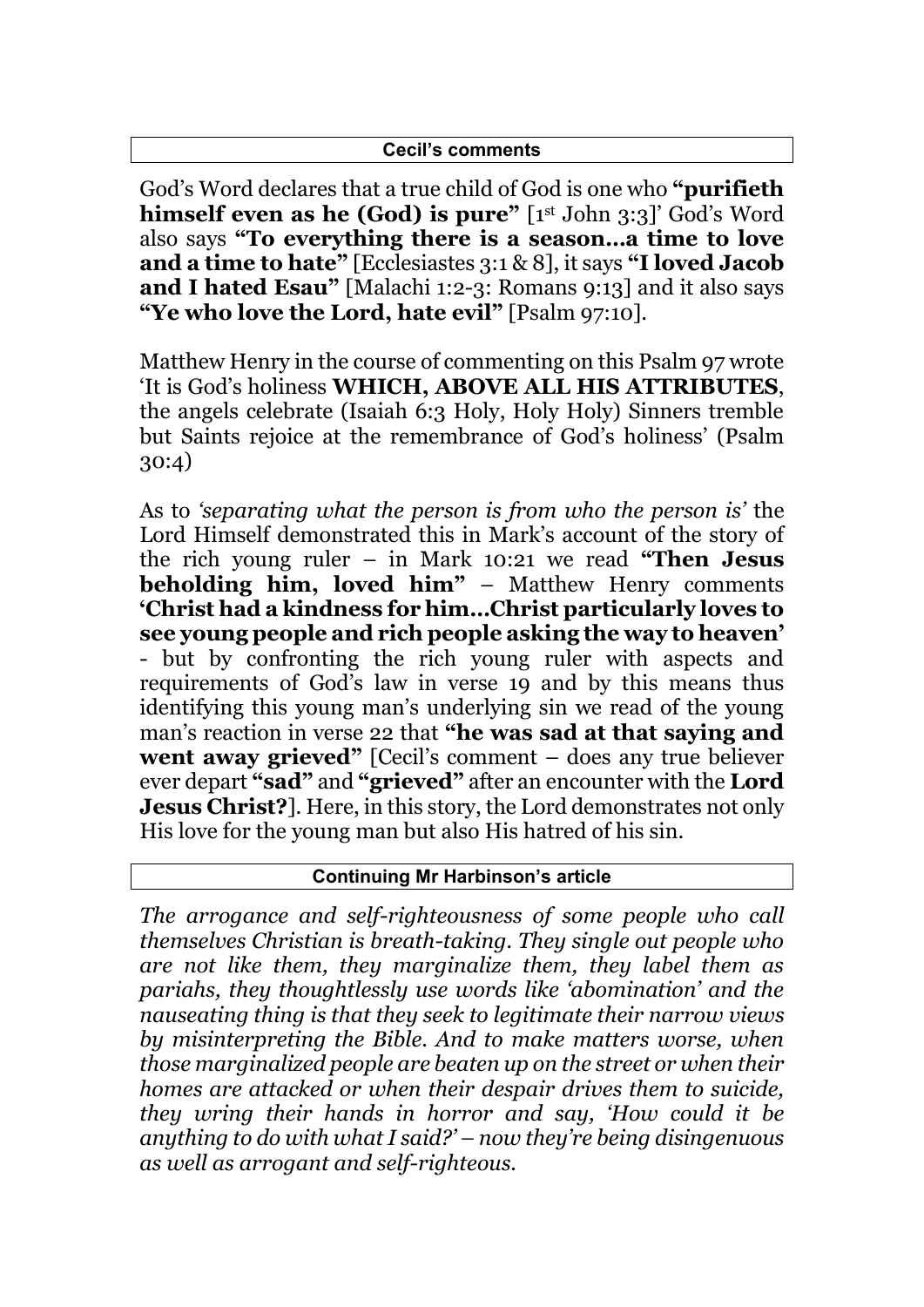## **Cecil's comments**

I just wonder what planet Mr Harbinson is living on?

For him all the problems associated with the 'gay' issue stem apparently from Christians speaking and behaving as God Himself speaks and tells His people how to behave on this issue. When asked for their views on homosexual behaviour it is perfectly right and biblical for a Christian to describe such as an 'abomination' (this is one example of how they are to be "salt and light" [Matthew 5:13- 14]) and a good example earlier this year would be MLA Iris Robinson's response to that effect when questioned specifically on this issue. That response provoked much controversy but Iris, as a professing and practicing Christian, was simply stating how God views such behaviour.

Mr Harbinson accuses such biblically-based views as being arrived at by *'misinterpreting the bible'* and yet later in his article he concedes that God does declare homosexual behaviour to be an **'abomination'** in for example Leviticus 18:22. Physical attacks on **'gays'** are not sanctioned or carried out by true Christians and such action has rightly been condemned by the likes of Iris Robinson and Free Presbyterian minister, David McIlveen, who has regularly spoken publicly on this issue.

It's amazing that in his article Adam Harbinson makes no reference to the openly offensive and blasphemous behaviour during the many so-called **'Gay-Pride Marches'** that snake through many cities including Belfast and where banners provocatively proclaiming the **Lord Jesus Christ** to be **'gay'** or **'a faggot'** are waived under the noses of peaceful protesting Christians. I wonder too will Mr Harbinson address the emergence of a 'gay' group called *'Bash Back'* that on 9<sup>th</sup> November attacked a church in Michigan USA – there were shouts of **'Jesus was gay'** and two lesbians entered the pulpit and began kissing.

A report of the incident can be read on -

<http://www.wnd.com/index.php?fa=PAGE.view&pageId=80743>

True Christians are very aware that they are not **'self-righteous'** but rather they rejoice in Jehovah **Tsidkenu "The Lord Our**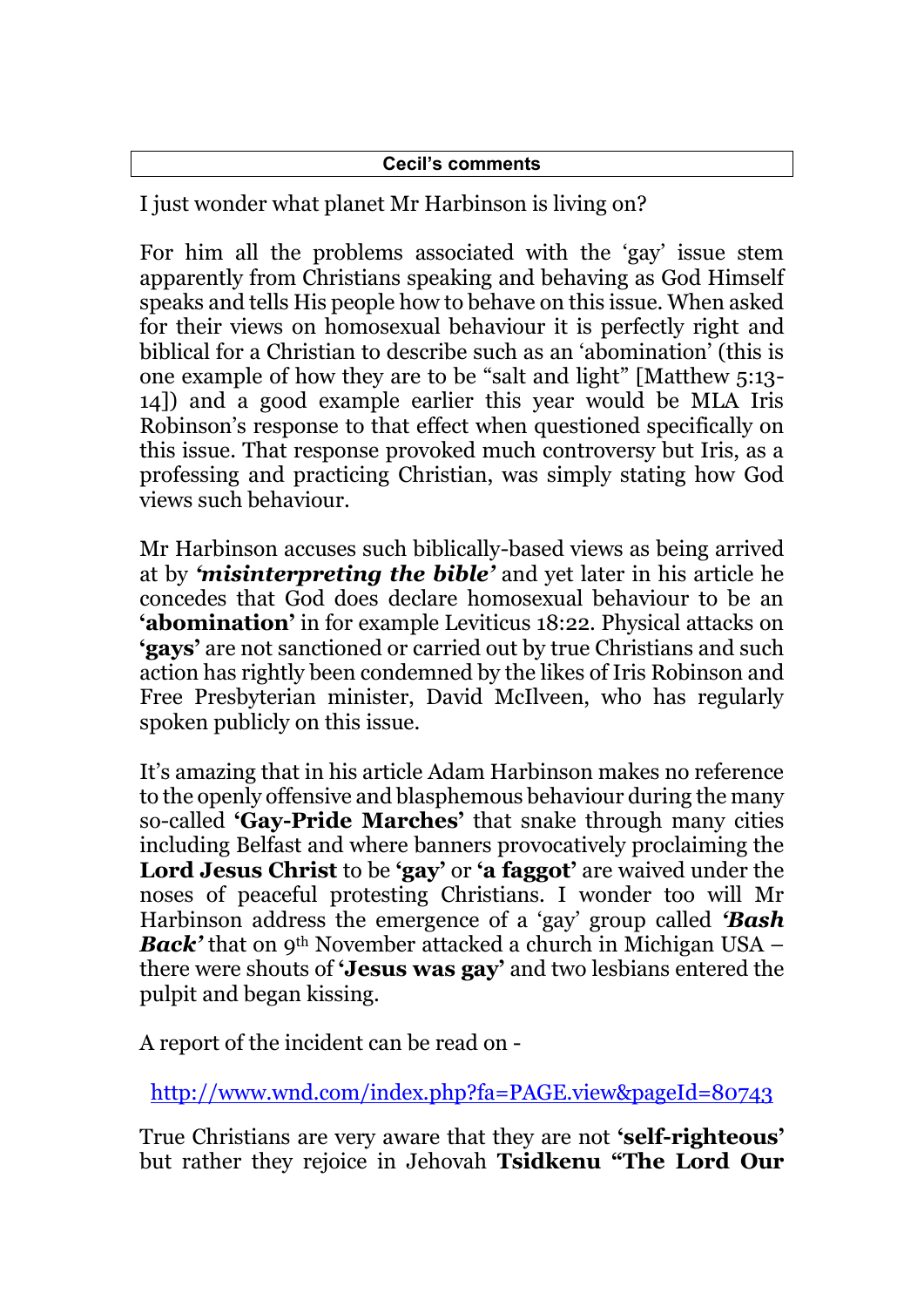**Righteousness"** [Jeremiah 23:6; 33:16]. The Apostle Paul who was inspired by God to write much about immorality in all its sinful forms including homosexual practice far from being *'selfrighteous'* wrote of his personal hope of being "**found in him (Christ) not having mine own righteousness…but that (righteousness) which is through the faith of Christ, the righteousness WHICH IS OF GOD by faith"** [Philippians 3:9].

Is it *'arrogant'* of Christians to publicly identify when people are clearly sinning before God – the Apostle Paul obviously did not view it like that when on one occasion he wrote in his letter to the Galatians **"Am I therefore become your enemy because I tell you the truth"** [Galatians 4:16] – *'Arrogance'* was not on Paul's **'radar'**.

# **Continuing Mr Harbinson's article**

*We have long known that certain brands of Christian fundamentalism have convinced themselves that homosexual people can and must be 'healed', but I heard a minister on TV the other night say that something that can only have been incubated in some dark corner of a dubious theological college. I can see where their belief that homosexuals are an 'abomination' comes from, although some serious intellectual contortions and blind spots are called for to reach that conclusion. But this man went totally beyond the pale, claiming that unless they are 'healed' they cannot be Christians and are bound for eternal damnation. What he was really saying was, 'If you want God to love you, you have to be like me'.*

#### **Cecil's comments**

The reality is that all sinners, if they are to be with God for eternity in heaven need to be **'saved'**. It's interesting that the Lord in Matthew 9:12 spoke of His mission against a backdrop of using medical, healing terminology. He said in Matthew 9:12-13 "**They that are well need not a physician but they that are sick…I am not come to call the righteous but sinners to repentance"**. The Lord clearly likened sinners to being like people who are sick and who need to be *'healed'*.

Mr Harbinson wrote *'But this man went totally beyond the pale, claiming that unless they are 'healed' they cannot be Christians and are bound for eternal damnation'.* Did this minister go *'totally*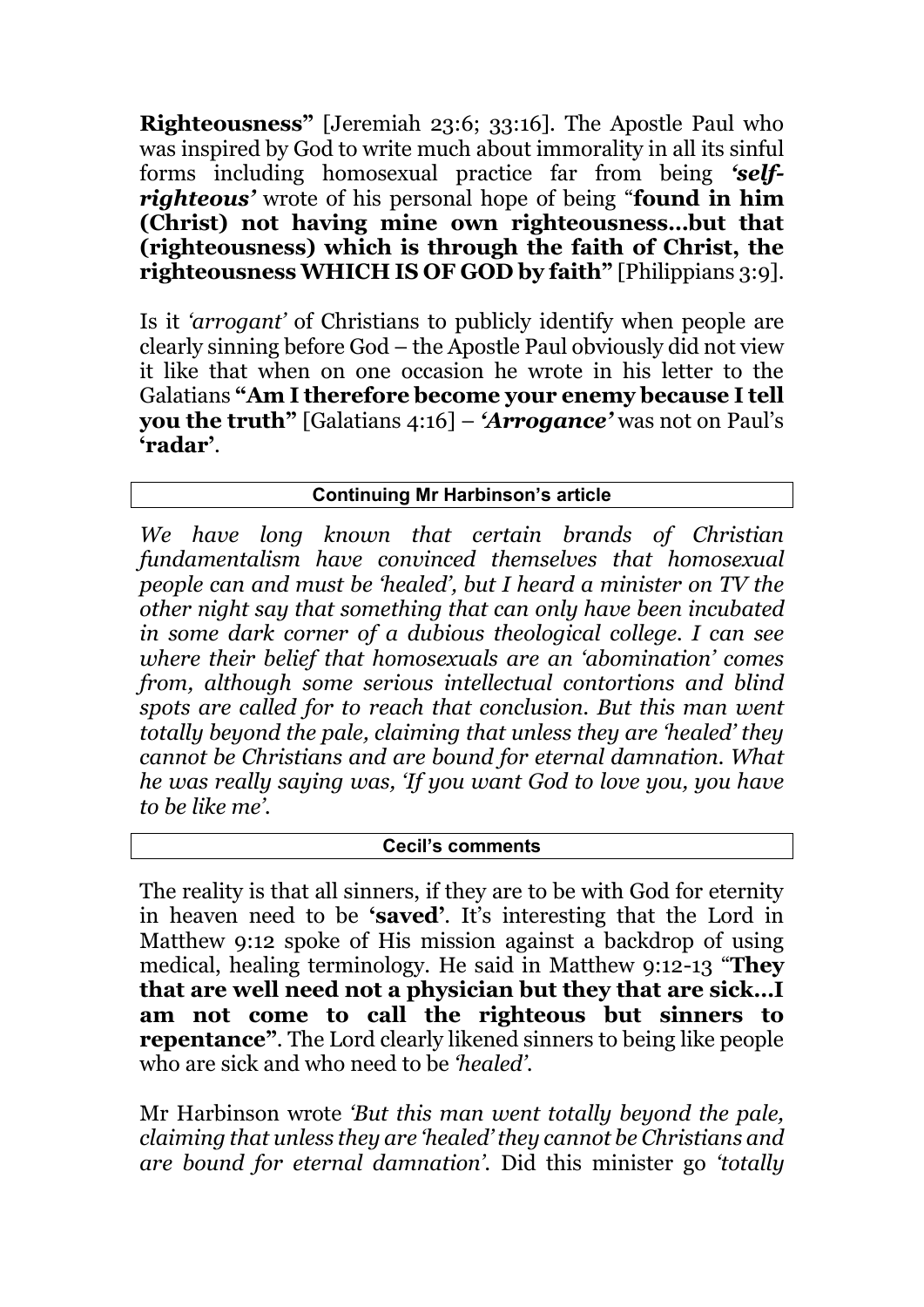*beyond the pale?'* – not according to the words of the Lord Jesus to a gathering of people in Luke 13:3&5 **"Except ye repent ye shall ALL likewise perish"**.

Mr Harbinson's paraphrasing of the minister's message in these words *'If you want God to love you, you have to be like me'* is I believe a distortion of what he has reported the minister as having said and I'm sure the minister would be horrified by this distortion of what he reportedly said. Any faithful minister of the gospel will simply preach the truth that if a sinner does not seek God's forgiveness for his sins, whether they be of an immoral homosexual nature, or of an immoral heterosexual nature, or of any other kind of sinful breaking of God's law, then that person will **"die in** *their* **sins"** [John 8:24] and in consequence that person **"cannot come** *to where Jesus has gone (heaven)***"** [John 8:21-22]

# **Continuing Mr Harbinson's article**

*Now I know I risk making a few more enemies just now, but if you share this minister's view, can I ask you to suspend your convictions for just a minute, can you allow for the possibility that they might be built on a misunderstanding of Scripture. Let me ask a couple of questions. We all believe that Jesus died for the sins of the world, don't we? So who says some sins are so loathsome that he wouldn't or couldn't forgive them? And who decides which sins are loathsome and which aren't?*

#### **Cecil's comments**

God's Word says the following about the sins that the Lord Jesus Christ atoned for when He endured His Father's just wrath against sin when He died as a sacrificial substitute on the Cross of Calvary.

**"**Thou shalt call his name Jesus for he shall save HIS PEOPLE from their sins" [Matthew 1:21]

"The Son of man came not to be ministered unto, but to minister, and to give his life a ransom FOR MANY" [Matthew 20:28; Mark 10:45]

"this is my blood of the new testament which is shed FOR MANY for the remission of sins" [Matthew 26:28]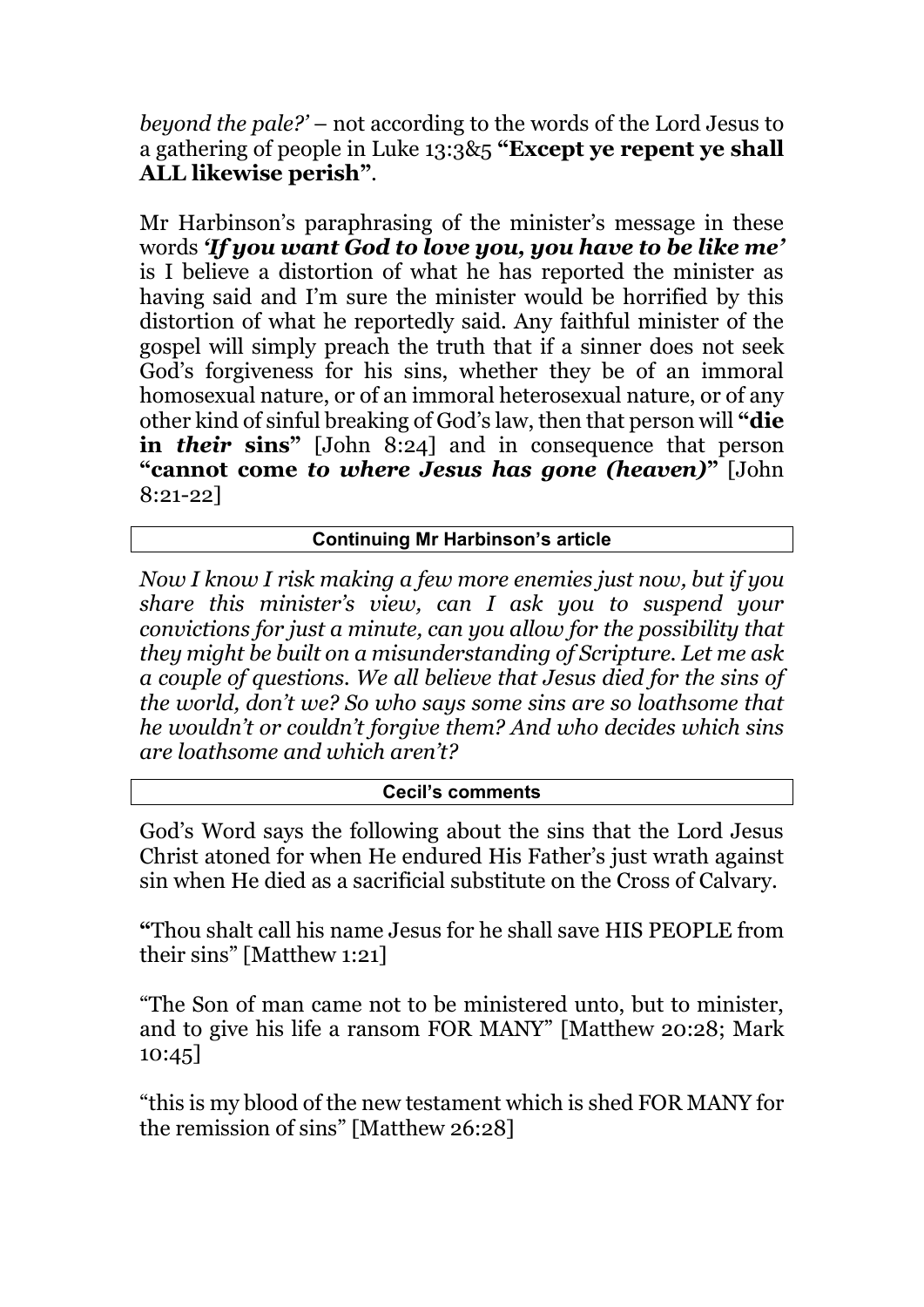"feed THE CHURCH OF GOD which he hath purchased with his own blood" [Acts 20:28]

"I am the good shepherd; the good shepherd giveth his life FOR THE SHEEP" [John 10:11]

"I am the good shepherd and KNOW MY SHEEP and am known OF MINE" [John 10:14]

"Ye believe not BECAUSE YE ARE NOT OF MY SHEEP" [John 10:26]

"All things are delivered unto me by my Father, and no man knoweth the Son, but the Father; neither knoweth any man the Father except the Son, and he TO WHOM THE SON will reveal him" [Matthew 11:27]

As for some sins being *'loathsome'* as Mr Harbinson puts it, God Himself identifies certain sins such as homosexual practice (Leviticus 18:22) and occultic practice (Deuteronomy 18:9-14) as being an **'abomination'** which means they are particularly repulsive and *'loathsome'* in His sight.

### **Continuing Mr Harbinson's article**

*Paul and Silas told the prison governor 'Believe on the Lord Jesus Christ and you will be saved'. Jesus told the thief on the cross, 'Today you will be with me..' but the minister added his own homophobic condition – 'You have to believe and be straight!' Where did that come from if not a mind full of fear, prejudice and hatred?*

## **Cecil's comments**

Once more I believe Mr Harbinson is guilty of distorting what the minister reportedly said when he writes that for someone to be with Christ in paradise, as was the Saviour's promise to the repentant thief, he adds a supposed *'homophobic condition'* imposed by the minister. The reality is that if a sinner does not repent of their sins and believe the gospel to the saving of their soul then they will not go to heaven/paradise but will go to hell – that is God's clear message in 1st Corinthians 6:9-10 **"Know ye not that the unrighteous shall not inherit the kingdom of God? BE NOT DECEIVED: neither fornicators, nor idolaters, nor**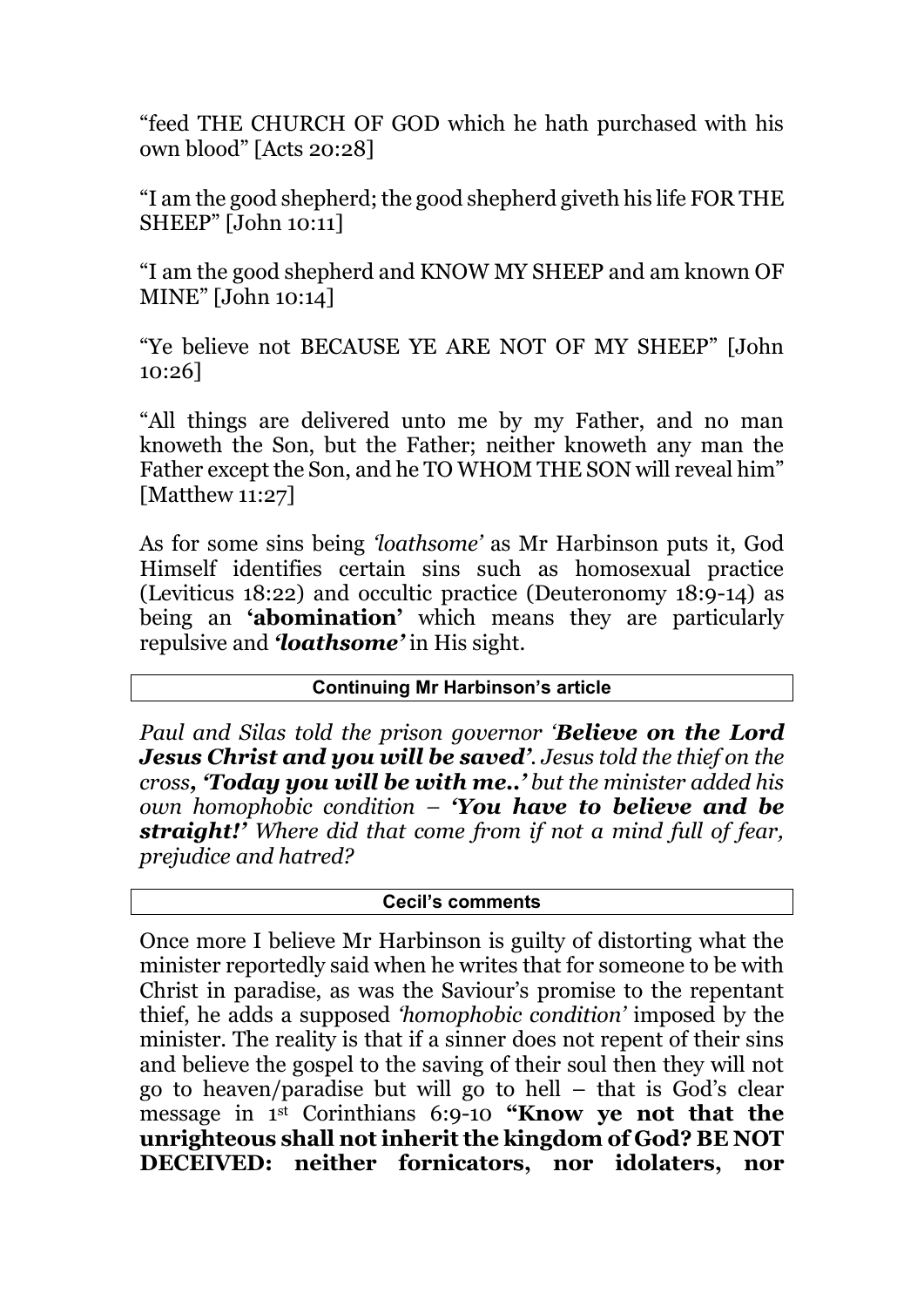**adulterers, nor effeminate, nor abusers of themselves with mankind, nor thieves nor covetous, nor drunkards, nor revilers, nor extortioners, shall inherit the kingdom of God"**. The reality is that **"If any man be** *(truly)* **in Christ he is a new creation; old** *(sinful)* **things are passed away; behold all things** *(passions and pursuits)* **are become new"** [2nd Corinthians 5:17]. We might in turn ask – where do Mr Harbinson's views come from and perhaps Isaiah 5:21 might supply the answer to that, particularly in the light of the preceding verse.

## **Continuing Mr Harbinson's article**

*I acknowledge the Scripture in Leviticus that says; 'You shall not lie with a male as with a woman. It is an abomination,' but did you know that word abomination appears 117 times in the Bible and only once does it refer to same sex relationships? And did you know that the 'A' word also applies to eating rabbit meat and shellfish? So why ignore the other 116 abominations? And of course Jesus was silent on the subject. Could there be a reason for that?*

#### **Cecil's comments**

If Mr Harbinson did truly *'acknowledge the Scripture in Leviticus that says; 'You shall not lie with a male as with a woman. It is an abomination,'* there would be no possible way that he could so forcefully rebuke those Christians who use this biblical word *'abomination'* when expressing the Christian/God's view of homosexual behaviour and practice so his token *'acknowledgment'*  is not worth the Spectator paper that it was written on. Mr Harbinson goes on to try and belittle the severity of just how abominable homosexual practice is in the sight of God by adopting the 'gay' approach of referring to other practices that were described in the Bible as being **'abominable'** and yet to our way of thinking might seem pretty ridiculous and he cites by way of example *'did you know that the 'A' word also applies to eating rabbit meat and shellfish?'*

In my earlier article **about 'Changing Attitude Ireland'**I quoted from a letter published in the Belfast Telegraph where a Christian called John Montgomery (known personally to me) wrote **'Many of the rules given to Israel during their wilderness wanderings were specifically for their health and welfare in that particular situation. Some were ceremonial laws**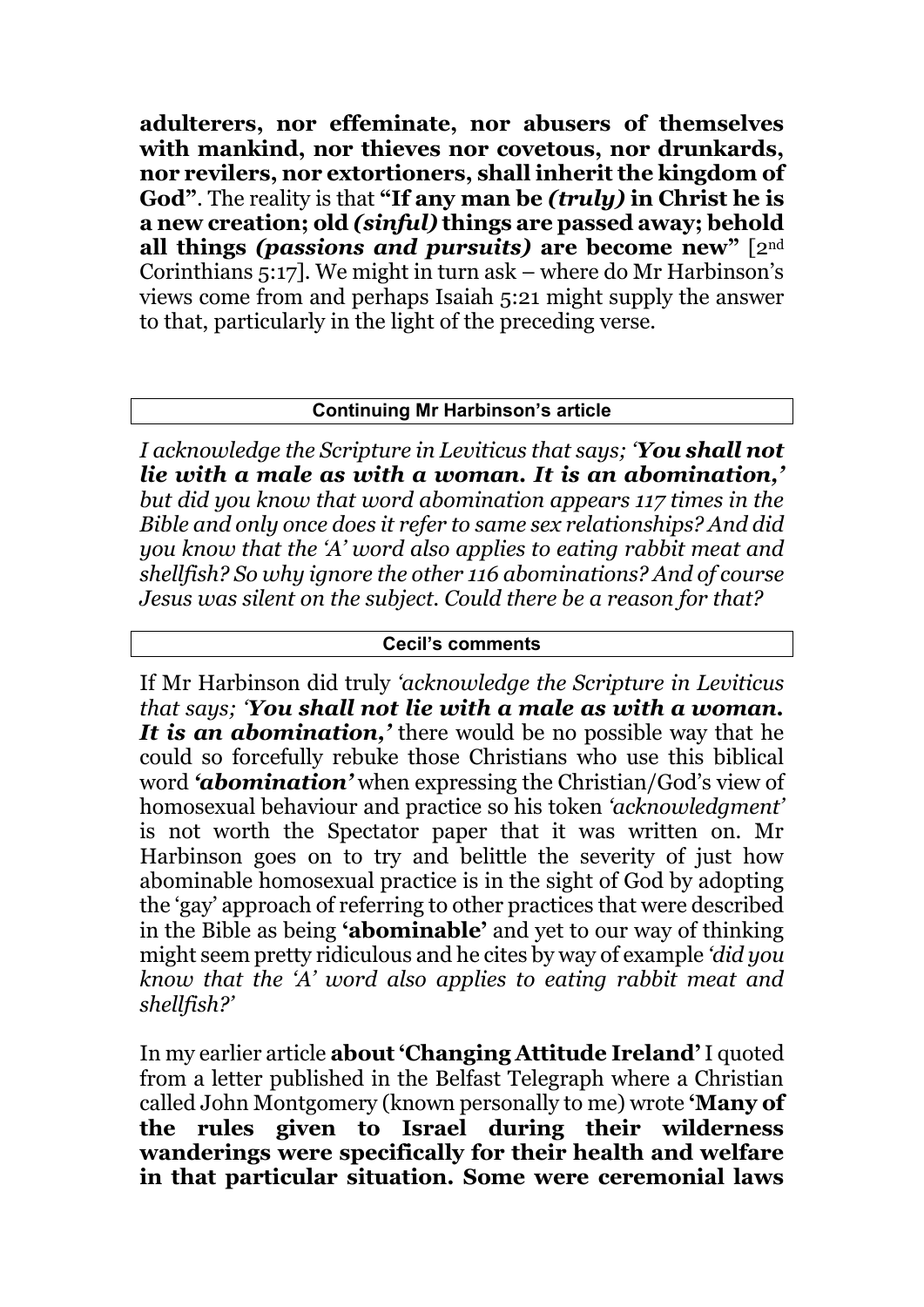**for the Jews and were fulfilled in Christ and abolished** (Colossians 2:13-17**). However, the moral law summed up in the Ten Commandments is perpetually binding on all mankind. The New Testament makes it clear that theft, murder, fornication, adultery and homosexual practices are sinful and if not repented of will exclude people from the Kingdom of God'** (1st Corinthians 6:9-10).

Mr Harbinson, like those from the 'gay' community has failed to grasp the difference between God's timeless and enduring moral law and what were His temporary and expedient dietary regulations that were imposed for a specific environmental situation. Mr Harbinson claims that *'Jesus was silent on the subject. Could there be a reason for that'* – Mr Harbinson is wrong to say that the Lord Jesus was silent for when it came to the matter of God's law the Lord Jesus declared **"Think not that I am come to destroy the law…I am not come to destroy…Till heaven and earth pass, one jot or one tittle shall in no way pass from the law"** [Matthew 5:17-18].

## **Continuing Mr Harbinson's article**

*The news is good folks, the golden thread that runs through the true Christian faith is this; God created us all, all in his image, all loved equally and all died for by Jesus And the bad news? Well, the bad news for that particular minister and thousands like him is that like it or lump it, he will have to spend eternity with millions of God's gay children– on the assumption of course that he makes it past the Pearly gates.*

#### **Cecil's comments**

Is Mr Harbinson right to assert by way of 'good news' this universal, all-embracing approach by God to every single individual without any exception whatsoever? The following scriptures would certainly challenge that assertion on his part –

"I (Jesus) have manifested thy name unto **THE MEN WHOM THOU GAVEST ME** out of the world…I pray **FOR THEM; I pray NOT FOR THE WORLD but FOR THEM WHOM THOU HAST GIVEN ME…***Neither pray I for these alone***,**  but **FOR THEM ALSO WHO SHALL BELIEVE ON ME**  through their word…Father I will that **THEY ALSO WHOM THOU HAST GIVEN ME** be with me where I am**"** [John 17: 6- 24].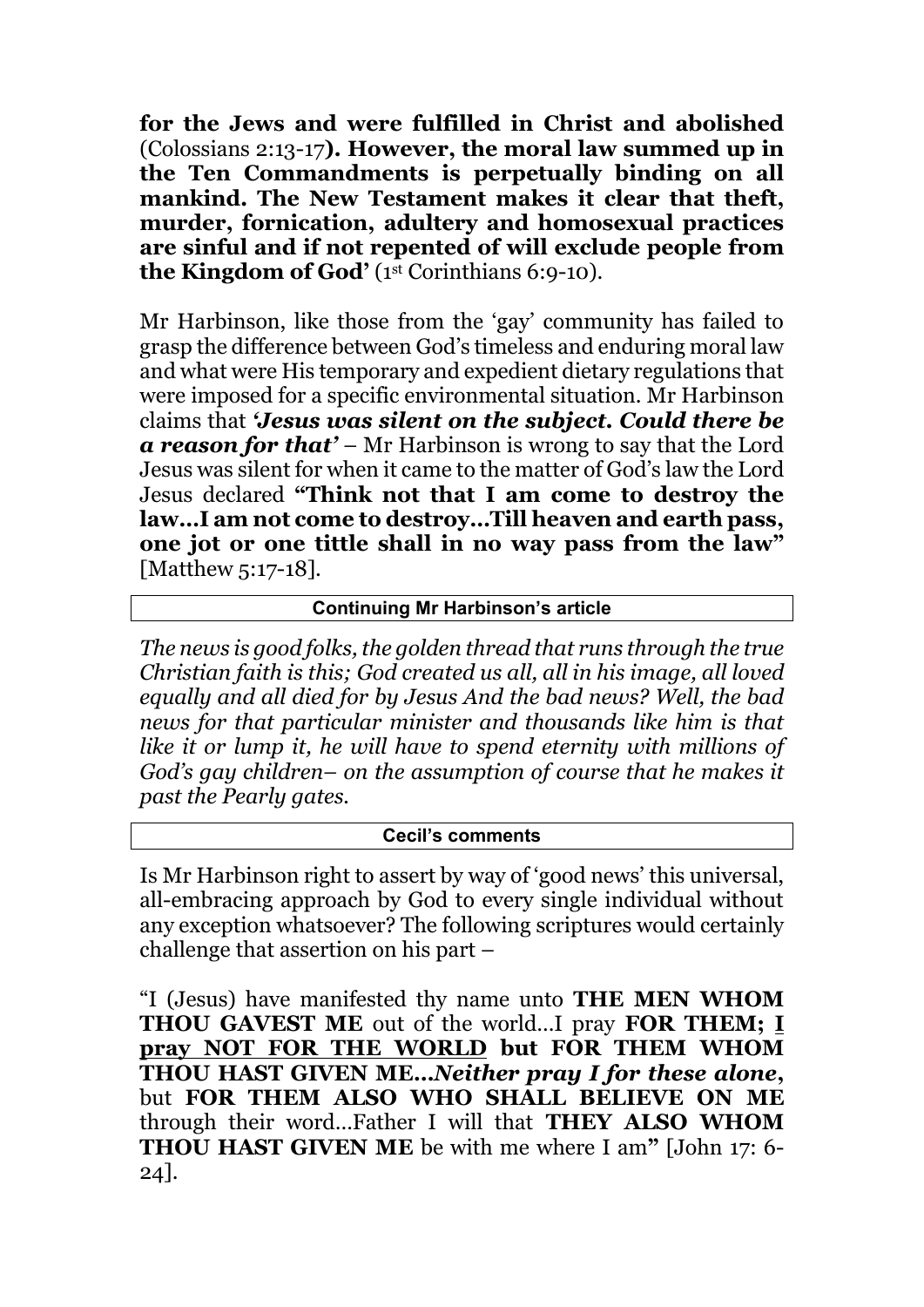I believe it's very important to keep in mind the context in which the Lord Jesus is praying these words here in John  $17$  – the context is that He is moving from His role, that has since His baptism been as God's 'prophet', to His role now as God's 'priest' where He is preparing to offer Himself as a sacrifice to atone for **the sins of His people** and in that context He does NOT pray for the world but rather He prays specifically for those chosen by and given to Him by His Father.

Then, contrary to Mr Harbinson's claimed *'bad news',* the truly 'good news' for God and His true people is that when it comes to the inhabitants of heaven **"There shall in no way enter into it anything that defileth, neither HE THAT WORKETH ABOMINATION, or maketh a lie but they who are written in the Lamb's book of life"** [Revelation 21:27].

Will there be any in heaven who at some stage whilst here on earth engaged in homosexual activity – God's word says 'yes' for we read after 'the list' of sinners mentioned earlier in 1st Corinthians 6:9-10 **"And such WERE some of you; but ye are washed, but ye are sanctified, but ye are justified in the name of the Lord Jesus and by the Spirit of our God"** [verse 11]. When any sinner of whatever ilk is truly "**born again of the Spirit of God"** they are all equally **"blessed with all spiritual blessings in heavenly places in Christ "** [Ephesians 1:3].

#### **Concluding thoughts**

Do genuine Christians seek to forsake their former sinful, immoral ways – they most certainly do for Peter writes in 1st Peter 1:14-**15 "As obedient children, NOT fashioning yourselves ACCORDING TO THE FORMER LUSTS in your ignorance, but as he which hath called you is holy, SO BE YE HOLY IN ALL manner of conversation"**.

Matthew Henry comments **'The best of God's children have had their times of lust and ignorance; the time has been…when their way and fashion was to accommodate and gratify their unlawful desires and vicious appetites… Persons when converted differ exceedingly from what they were formerly. They are people of another fashion and manner from what they were before'**.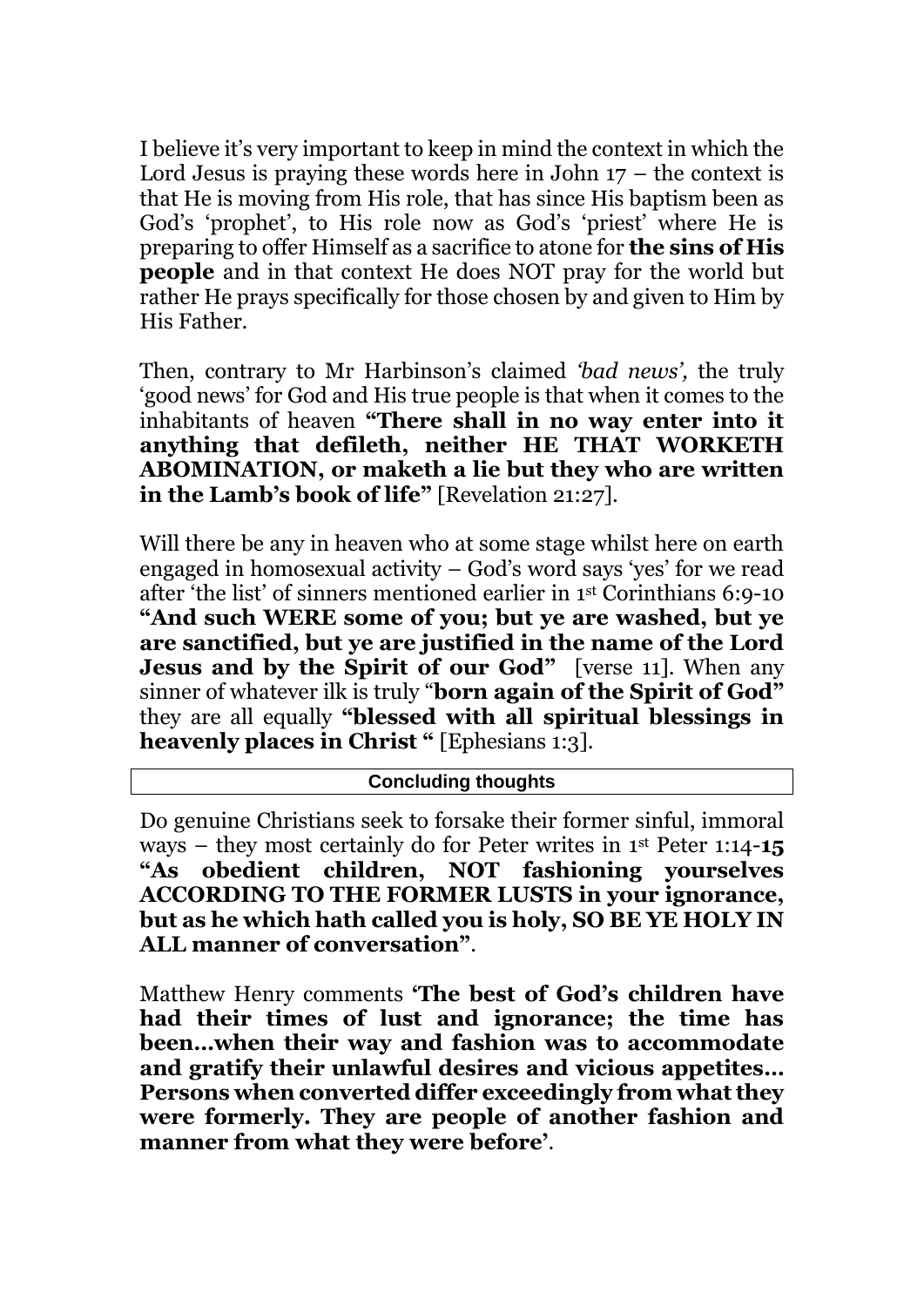Contrary to what Mr Harbinson claims, there will not be in heaven millions of unrepentant and sexually-active *'gay children'* of God any more than there will be millions of unrepentant murderous or unrepentant thieving or unrepentant adulterous or unrepentant sinners of whatever shade or brand in the glory to come. To teach as Mr Harbinson does is to see a fulfilment in our day and generation of the warning found in Jude 4 **"For there are certain men crept in unawares…ungodly men, turning the grace of God into lasciviousness"**.

Obviously I have no certain idea of *'that particular minister'* that Mr Harbinson took issue with so strongly but it is clear from other articles that Mr Harbinson has no time for for instance the public biblical stance that David McIlveen, minister of Sandown Road Free Presbyterian Church takes on a range of issues. I know this because in Mr Harbinson's 'Wit and wisdom' of 11th September 2008 he mocked the public witness that Mr McIlveen and some of his parishioners gave near the Oval football ground in Belfast when for the first time a competitive Irish League soccer match was held on a Sunday.

In the article he refers to an imaginary dream he has where Jesus takes part in a football match with a bunch of lads and he writes *'towards the end of the match Jesus heard the sound of singing wafting in the still Sunday afternoon air "Are you washed in the blood" and he thought "O dear God, not them again".* These few lines speak volumes to Mr Harbinson's contempt for **"all that will live Godly in Christ Jesus"** [2nd Timothy 3:12]. That being the case I've no doubt Mr Harbinson would have no time for David McIlveen's contribution to a televised debate with a lesbian 'Bishop' on the subject of 'Gay christians'. I have just posted this debate to our website and I would encourage God's people to take the time [about 90 minutes] to watch this debate as it will enlighten and equip them for this 'battle' that continues to rage.

The debate can be accessed on this link – <http://www.takeheed.info/the-gay-christian-tv-debate/>

In conclusion, I am convinced that the root cause of Mr Harbinson's blindness on this issue (and other issues that he has addressed over time in his column) **is his failure** to understand and appreciate the supreme attribute of the true God of heaven. Mr Harbinson is one of those who sing from the hymn sheet that has only one line written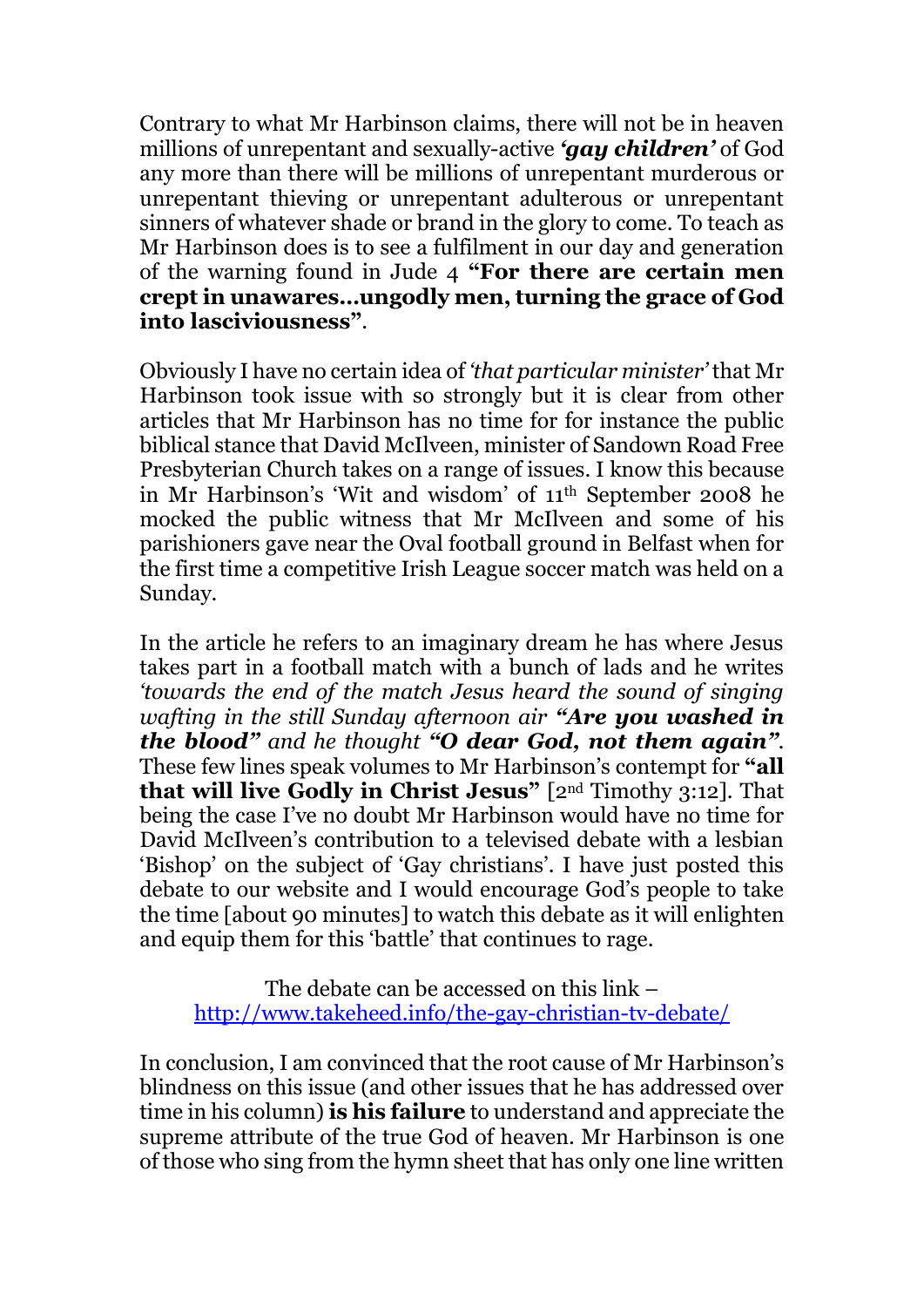on it – '**God is love'** – he stated as much in the opening paragraph of this article that we have just examined and also in his column of 24th February 2005. Then Mr Harbinson wrote -

In an article entitled *'It's a long way from your head to your heart'* Mr Harbinson wrote *'As a child Tony was encouraged to be a free thinker and a forthright speaker…And so, when his Sunday school teacher told the class "God is angry" the precocious nineyear-old jumped to his feet and protested. "No He's not. God is love". And the boy was right. [Cecil's comment – My Bible tells me in Psalm 7:11 that "God is angry with the wicked every day" – and who would God classify as "wicked"? – well I think those mentioned specifically in 1st Corinthians 6:9-10. "The unrighteous… fornicators… idolaters… adulterers… effeminate… self-abusers with mankind… thieves… covetous… drunkards… revilers and extortioners" I believe they would certainly be the subject of God's anger "every day"]* 

*Brennan Manning [Cecil's comment –Brennan Manning is someone who like Steve Chalke denies 'penal substitution' – the saving truth at the very heart of the Christian Gospel. Former Roman Catholic, Mike Gendron wrote a helpful report on other worrying views of Brennan Manning and it can be accessed on*  <http://www.reachingcatholics.org/beware.html>*] goes further. He says that since God is love, THAT'S ALL he can do – he ONLY ever loves and I THINK HE'S RIGHT too'.*

I have made reference to Steve Chalke and in articles that I wrote about his view that God is ONLY love I exposed the error of his thinking on this matter. I will now close this particular article by repeating here some of my thoughts from that article published back in March 2005 as I believe they apply equally today to Adam Harbinson and identify very clearly his warped 'Wit and wisdom'.

In another article that I wrote recently called **'Moral Crusades and The Gospel'** I quoted a saying by a former Pastor of mine. Well once more I want to quote one of the sayings of this former Pastor and it was this **'When a half-truth is proclaimed as the whole truth it becomes a lie'.** Why do I quote this saying? Well at the heart of Steve Chalke's book *'The Lost Message of Jesus'*  I believe that **'a half-truth is being proclaimed as the whole truth and as a result it has become a lie'.** On page 63 Steve Chalke writes *'The Bible never defines God as anger, power*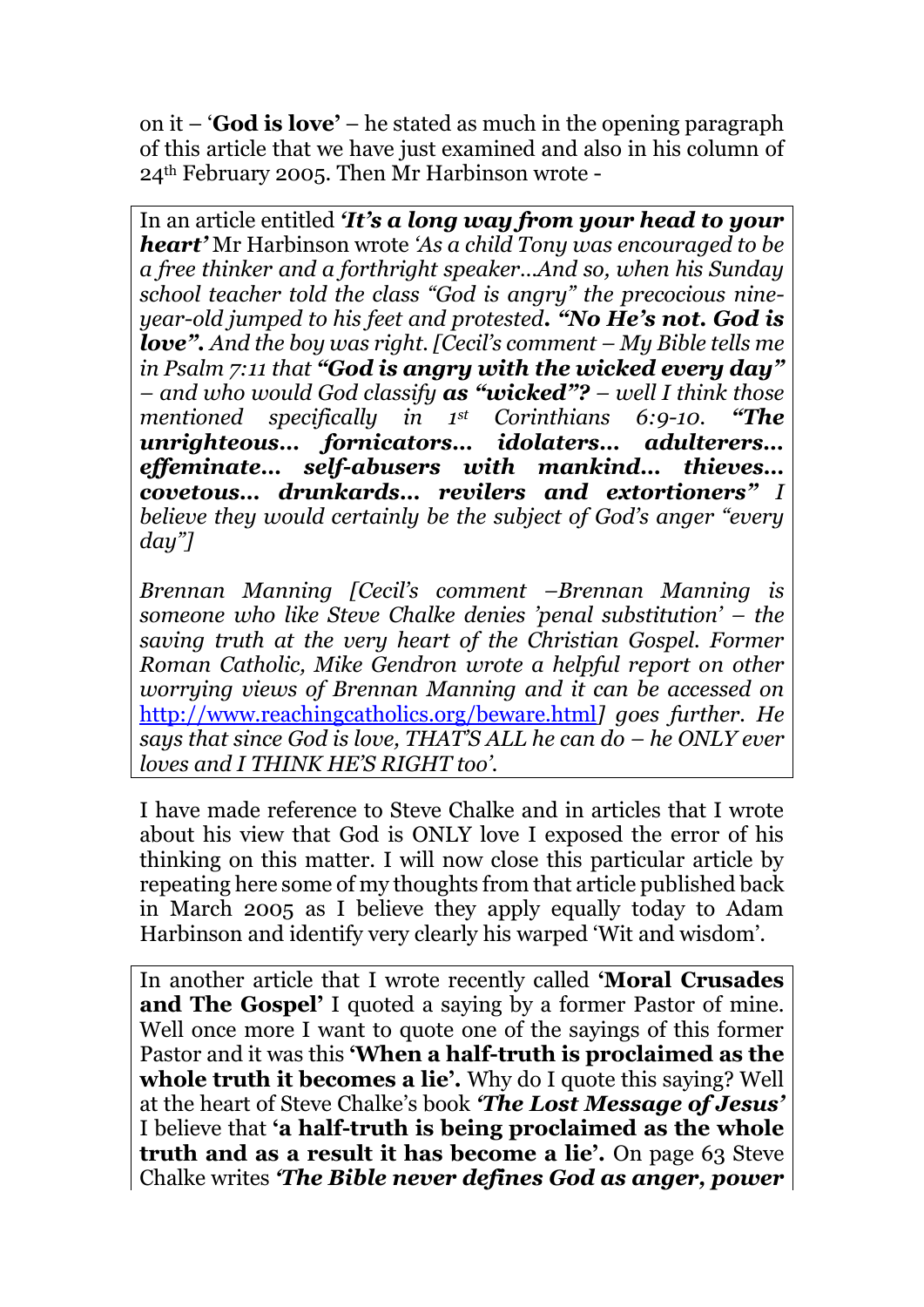*or judgement – in fact it never defines him as anything other than love. But more than that it never makes assertions about his anger, power or judgement independently of his love. So, though we read about his various attributes, in reality they are, as Karl Barth points out never more than "repetitions and amplifications of the one statement that God loves".'*

In this statement Steve Chalke acknowledges that the Bible does reveal some of the *'attributes'* of God as being *'anger, power*  and *judgement'* but he asserts, along with Karl Barth, that the one factor that guides God when exercising His *'attributes'* is His *'love'* so that any exercise of *'anger, power or judgement'* is in reality an expression or as Karl Barth puts it a *'repetition and amplification'* of God acting in *'love'*. Can I just say that I find that assertion 'hard to swallow' when I read of how God moved in *'anger, power* and *judgement'* against the cities of Sodom and Gomorrah. Was it really God's *'love'* that caused Him to exercise His attributes of *'anger, power* and *judgement'* when He rained down fire and brimstone [see Genesis 19:15-29 and Jude 7] upon these dens of iniquity and destroyed them?

I do believe that there is a factor that does guide God when He exercises His *'attributes'*, but I do not believe that it is His *'love'*  and in fact I believe that His *'love'* is itself guided by this other factor. Steve Chalke wrote that in the Bible *'it never defines him*  [God] *as anything other than love'.* THIS IS SIMPLY NOT TRUE! In my Bible I read this truth in **1 John 1:5 "GOD IS LIGHT and in him is no darkness at all"** and Paul, writing to Timothy in **1 Timothy 6:16** speaks of God **"dwelling in the light which no man can approach unto".** 

What truth did John, under divine inspiration, want to convey when he wrote, **"God is light and in him is no darkness at all?"** To answer that let me quote Pastor John MacArthur from his devotional thoughts for **October 4** in his book **'Strength for Today'** when he considers the verse **1 John 1:5 "God is light and in him is no darkness at all"** – Pastor MacArthur wrote **'Light and darkness are familiar metaphors in Scripture. Intellectually, light refers to truth, and darkness to error; morally light refers to holiness, and darkness to evil. Intellectually, the Bible reveals God as the God of truth…Morally, light describes God's absolute holiness**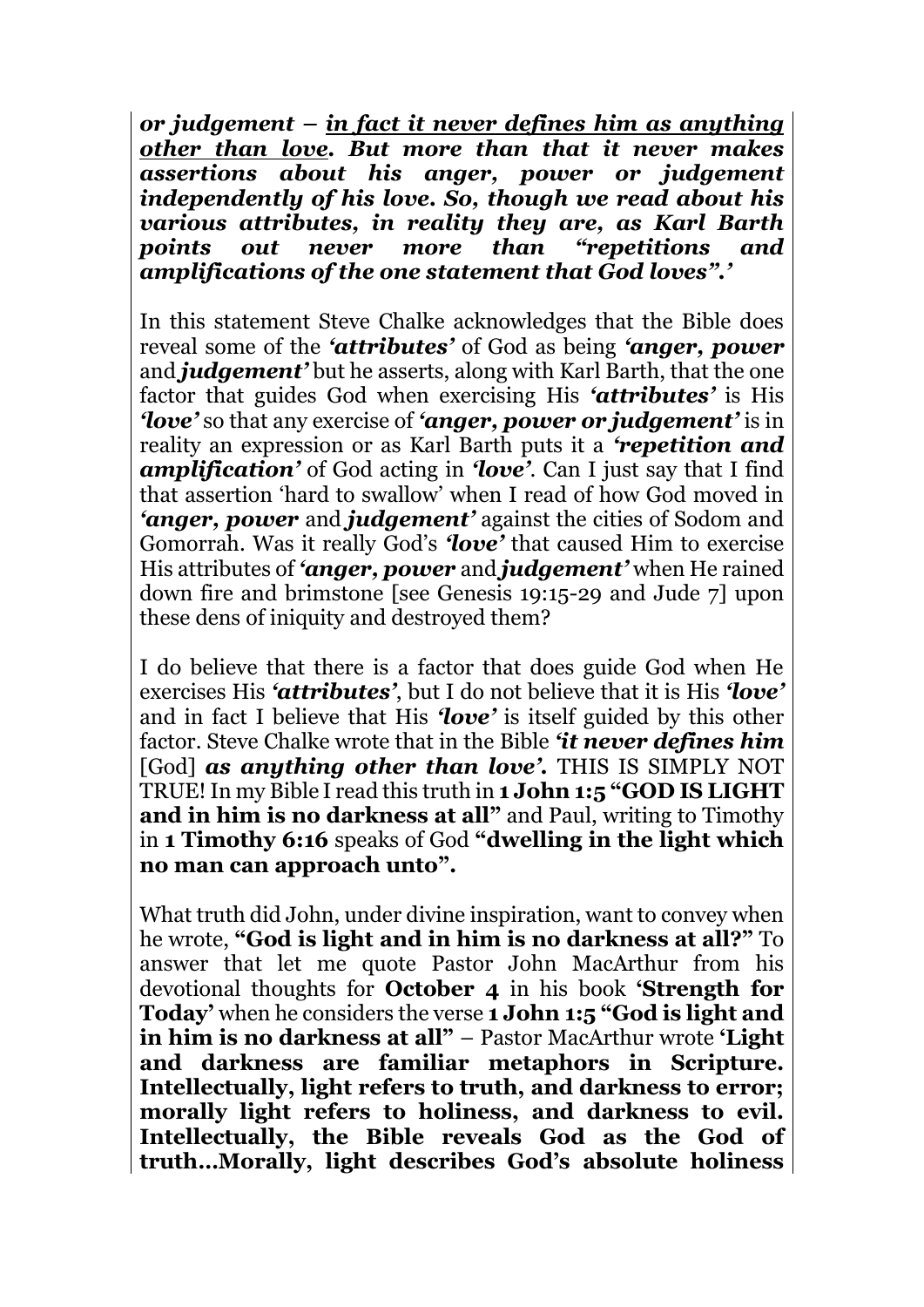**and separation from evil…Understanding the truth that "God is light" is foundational to dealing with sin in our lives.'** I would like to add to this last statement and to say that *'Understanding the truth that "God is light" is foundational to God's dealing with our sin'.* 

The truth that the Bible reveals as being the guiding factor for God as He exercises His *'attributes'* is not as Steve Chalke asserts God's *'love'* but rather it is God's *'holiness'* – an inherent *'holiness'*  that totally sets Him apart from His whole creation. Jesus Christ was **"Emmanuel…God with us" [Matthew 1:23]** and He was **"God…manifest in the flesh' [1 Timothy 3:16]** and John MacArthur gives this telling explanation concerning the Incarnate Christ in his book **'The Murder of Jesus' [p71-72]** - **'When Christ took on human flesh, he also took on Himself all the natural weaknesses of humanity – except those that are inherently sinful. Hebrews 4:15 says "For we do not have an high priest who cannot be touched with the feeling of our infirmities, but was in all points tempted like as we are, yet without sin"…Christ experienced every infirmity of human nature except for sin'.** This explanation by Pastor MacArthur explains why Christ could declare in **John 8:12 "I am the light of the world"** and why He could say in **John 14:30 "the prince** [of darkness – Acts 26:18] **of this world cometh**  and hath nothing in me". Jesus Christ, the one in whose resurrected presence Thomas confessed **"My Lord and my God" [John 20:28]**, is supremely **"holy, harmless, undefiled, separate from sinners" [Hebrews 7:26].** In His presence, we read that Peter one day **"fell down at Jesus' knees saying, Depart from me; for I am a sinful man O Lord" [Luke 5:8].**  In the parable of the Pharisee and the publican we read in **Luke 18:13 "And the publican, standing afar off, would not lift up so much as his eyes unto heaven, but smote his breast, saying, God be merciful to me a sinner".** Why did Peter and the publican both react in such a fashion – they had become aware of the *'holiness'* of God. Their eyes had been opened to recognise the truth that **"God is light and in him is no darkness at all".**

Another character in the Bible, the prophet Isaiah, was like-wise compelled to cry out one day in anguish of soul, **"Woe is me! For I am undone, because I am a man of unclean lips, and I dwell in the midst of a people of unclean lips; for mine eyes have seen the King, the Lord of hosts" [Isaiah 6:5].** Isaiah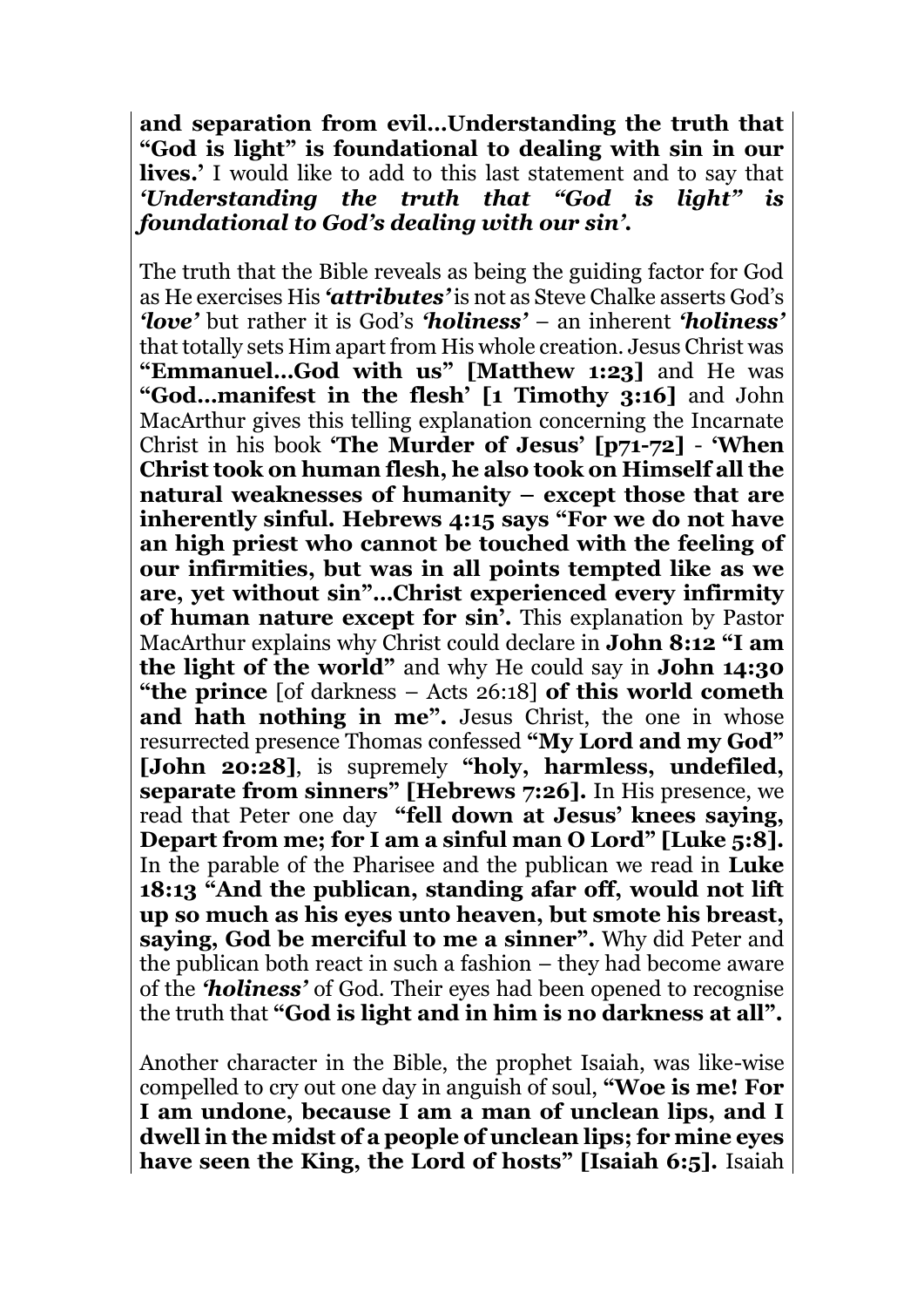had been granted a vision of God in His heaven and was it God's *'love'* that caused him to cry out in anguish – absolutely not! In that vision, the angelic beings around the Throne of God were not crying out *'love, love, love'* – no – they were crying out **"Holy, holy, holy is the Lord of hosts" [Isaiah 6:3].** Isaiah had received an overwhelming revelation of the absolute *'holiness'* of God that is perfectly summed up in **1 John 1:5** that **"God is light and in him is no darkness at all".**

Having watched the God of Heaven move in *'anger, power* and *judgement'* against the pursuing armies of Pharaoh by drowning them in the Red Sea [Exodus 14: 13-31] we read in **Exodus 15:1-10**  that **"Then sang Moses and the children of Israel this song unto the Lord…The Lord is my strength…he is become my salvation…The Lord is a man of war; the Lord is his name. Pharaoh's chariots and his host hath he cast into the sea…Thy right hand O Lord is become glorious in power; thy right hand O Lord hath dashed in pieces the enemy…thou sentest forth thy wrath which consumed them as stubble…Thou didst blow with thy wind; the sea covered them; they sank as lead in the mighty waters".**

Can anyone doubt that this was God exercising His *'attributes'* of *'anger, power* and *judgement'?* Steve Chalke and Karl Barth would have us believe that it was God's *'love'* that influenced Him to take such action but **verse 11** of **Exodus 15** tells quite a different story for the **"song"** concisely sums up God's actions against the Egyptians with these words **"Who is like unto thee, O Lord, among the gods? Who is like thee, GLORIOUS IN HOLINESS, fearful in praises, doing wonders"?**

God's move against Pharaoh's army was influenced not by His *'love'*  but by His glorious [majestic] *'holiness'…*I mentioned that Steve Chalke's assertion that in the Bible *'it never defines him* [God] *as anything other than love'* was in effect a lie. It was a lie that ignored the revealed biblical truth that **"God is light and in him is no darkness at all".** Who would want to cover up this truth of God being **"light"?** The answer is that those who **"preach another Jesus** [and] **have received another spirit** [and] **another gospel" [2 Corinthians 11:4].** Who are such people? **"For such are false apostles, deceitful workers, transforming themselves into the apostles of Christ" [2 Corinthians 11:13].** Should God's people be surprised at such